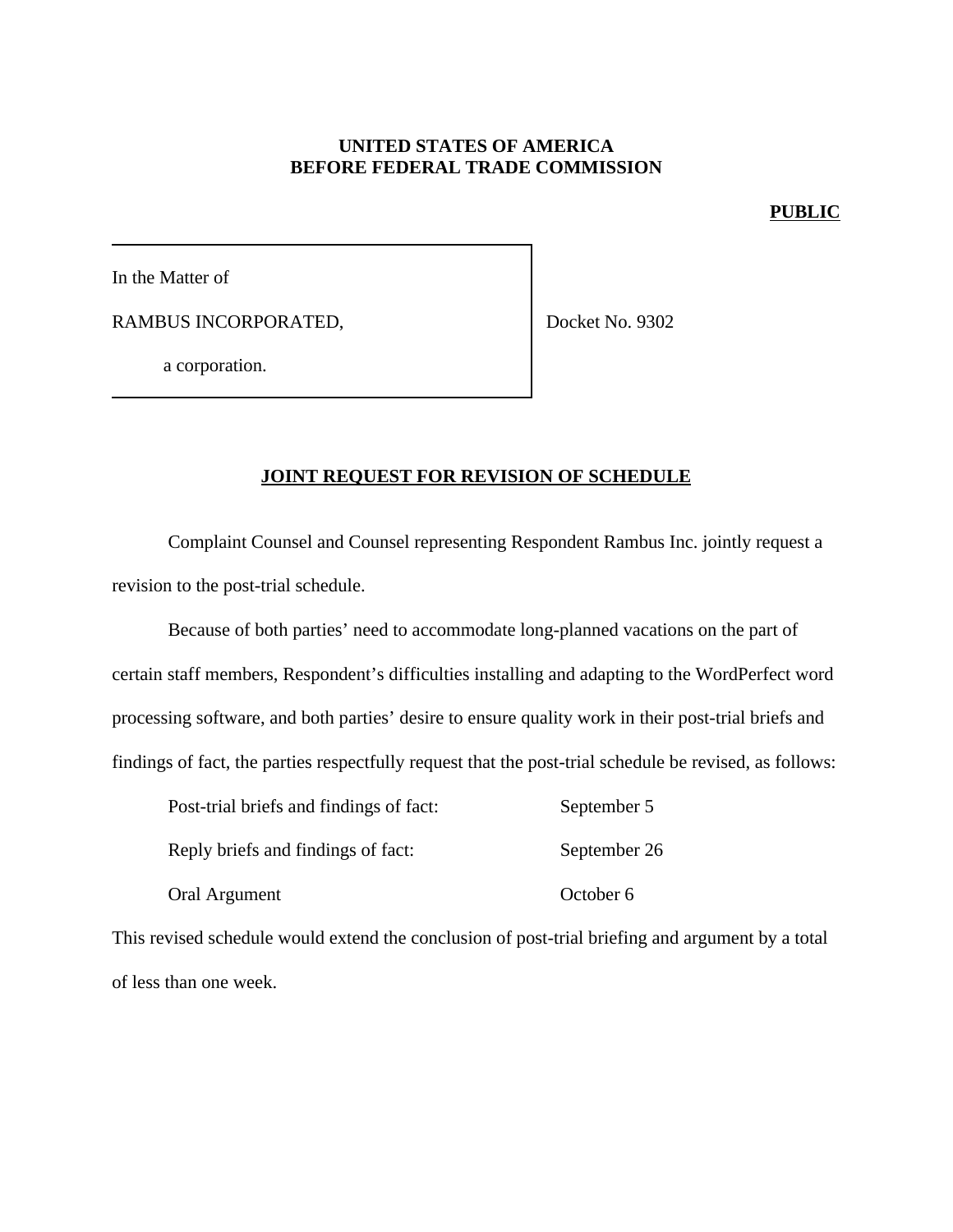Respectfully submitted,

\_\_\_\_\_\_\_\_\_\_\_\_\_\_\_\_\_\_\_\_\_\_\_\_

M. Sean Royall Geoffrey D. Oliver

BUREAU OF COMPETITION FEDERAL TRADE COMMISSION Washington, D.C. 20580 (202) 326-3663 (202) 326-3496 (facsimile)

COUNSEL SUPPORTING THE COMPLAINT

\_\_\_\_\_\_\_\_\_\_\_\_\_\_\_\_\_\_\_\_\_\_\_\_\_

Gregory P. Stone Steven M. Perry MUNGER, TOLLES & OLSON LLP 355 South Grand Avenue, 35th Floor Los Angeles, California 90071 (213) 683-9100 (213) 687-3702 (facsimile)

COUNSEL FOR RESPONDENT

Dated: August 22, 2003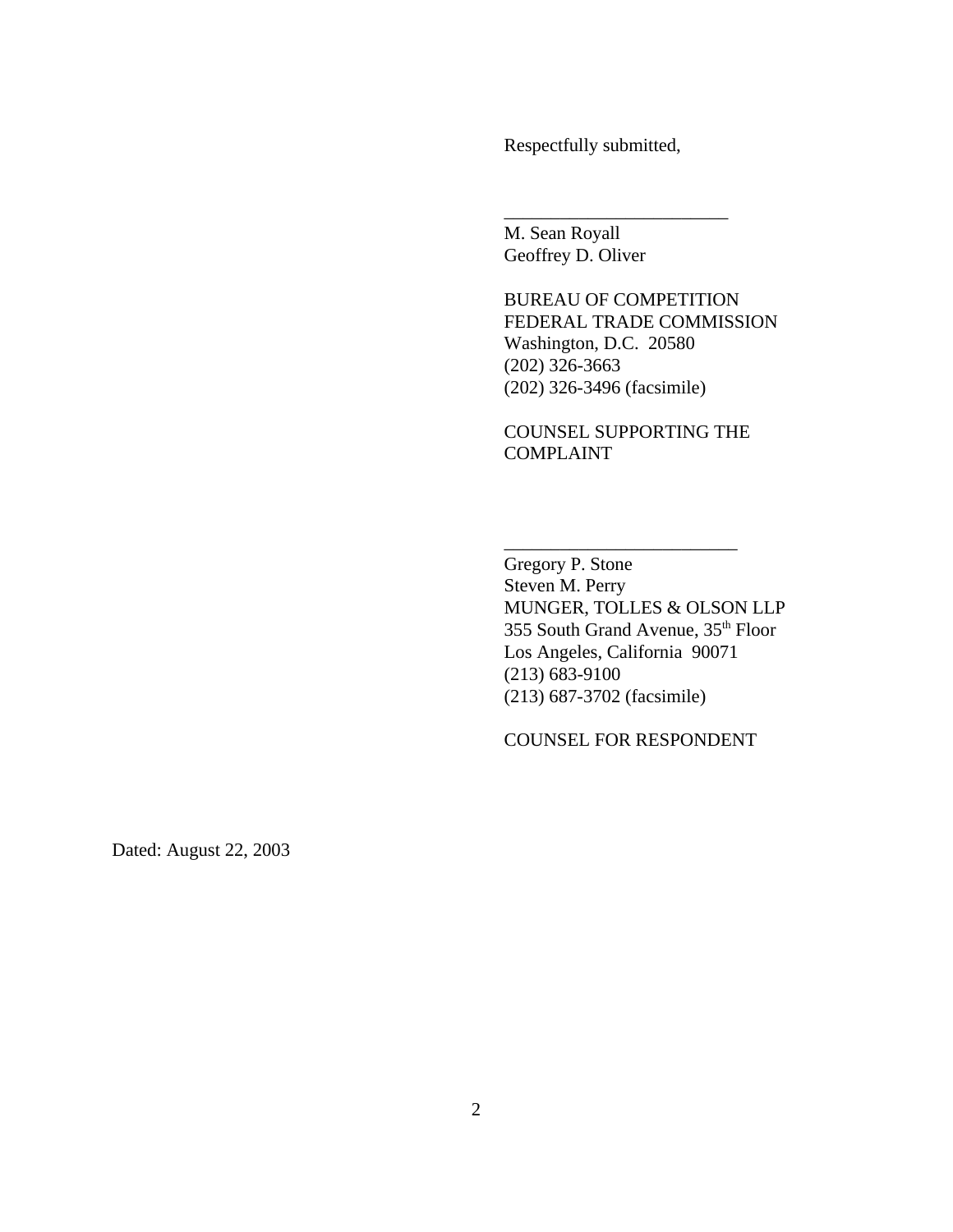## **UNITED STATES OF AMERICA BEFORE FEDERAL TRADE COMMISSION**

# **Public Version**

In the Matter of

\_\_

RAMBUS INCORPORATED,

Docket No. 9302

a corporation.

# **PROPOSED ORDER**

Upon Consideration of the Parties' joint request for a revision to the post-trial schedule:

IT IS HEREBY ORDERED THAT the post-trial schedule is revised as follows:

Due date for post-trial briefs and findings of fact: September 5 Due date for reply briefs and findings of fact: September 26

Oral Argument Coroler 6

Stephen J. McGuire Chief Administrative Law Judge

\_\_\_\_\_\_\_\_\_\_\_\_\_\_\_\_\_\_\_\_\_\_\_\_\_\_

Dated: \_\_\_\_\_\_\_\_\_\_\_\_, 2003